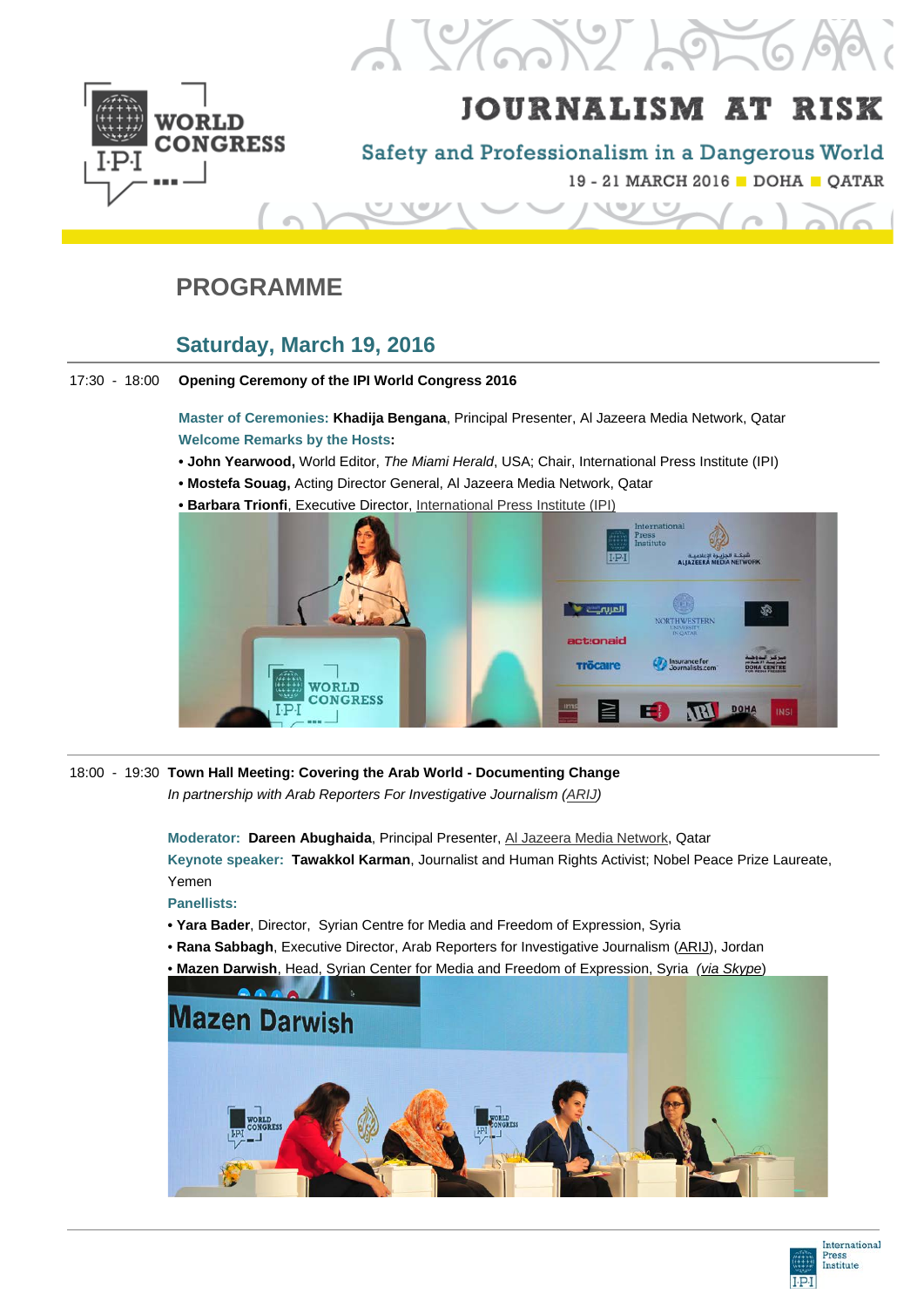Ъ

20:00 - [22](https://www.youtube.com/watch?v=HqFhkmL_UPk):00 **Gala Dinner & IPI Awards Ceremony**



Photo: IPI World Congress participants demonstrate support for Iranian journalist and IPI World Press Freedom Hero Ahmad Zeidabadi at the awards ceremony. Zeidabadi, who is subject to a travel ban by Iran's government, was prohibited from traveling to Doha to receive his award. Read more [here.](http://www.freemedia.at/ipi-world-congress-honours-iranian-turkish-journalists/)

Learn more about this year's IPI Awards winners:

- [Ahmad Zeidabadi,](http://www.freemedia.at/ipi-names-irans-ahmad-zeidabadi-world-press-freedom-hero/) World Press Freedom Hero 2016
- [Medyascope.tv,](http://www.freemedia.at/rusen-cakir-a-journalist-must-survive-but-so-must-his-journalism/) IPI Free Media Pioneer 2016

## **Sunday, March 20, 2016**

#### 09:00 [-](https://www.youtube.com/watch?v=V8GxnOjaSFk) 10:15 **Panel Discussion: How to Cover Violent Extremism and Survive**

Stories of reporters who covered the Islamic State group and other terrorist organisations. **Moderator: Sue Turton,** Freelance Journalist and Filmmaker; Writer, UK *(in the middle)* **Panellists:**

- **Jahanzaib Haque,** Editor, Chief Digital Strategist, [Dawn.com,](http://www.dawn.com/) Pakistan
- **Baker Atyani,** Senior International Correspondent, [Al Arabiya News Channel,](https://english.alarabiya.net/) UAE
- **Mariam Oubaiche**, Senior Journalist, Al Jazeera Media Network, Qatar
- **• Wahyu Dhyatmika**, Managing Editor, [Tempo.co,](http://en.tempo.co/) Indonesia



▶

 $\blacktriangleright$ 

#### 10:30 - 11:45 **Panel Discussion: Digital Journalism - Is the Internet Really a Safer Place?**

Online news platforms, blogs or even social media are often the only avenues available to independent journalism. As governments develop new legal and technical tools to monitor and clamp down on digital journalism, what resources do we still have?

**Moderator: Shahzad Ahmad**, Country Director, [Bytes for All,](https://content.bytesforall.pk/) Pakistan

**Panellists:**

- **• Asem Alghamdi**, Saudi Arabia Correspondent, Al Jazeera Media Network, Qatar
- **Zhang Jieping**, Editor-in-Chief, [Initium Media,](https://theinitium.com/) Hong Kong
- **Arzu Geybullayeva**,Freelance Journalist and [Blogger,](http://flyingcarpetsandbrokenpipelines.blogspot.com/) Azerbaijan/Turkey
- **• Galina Timchenko**, Editor-in-Chief, [Meduza,](https://meduza.io/en) Latvia/Russia

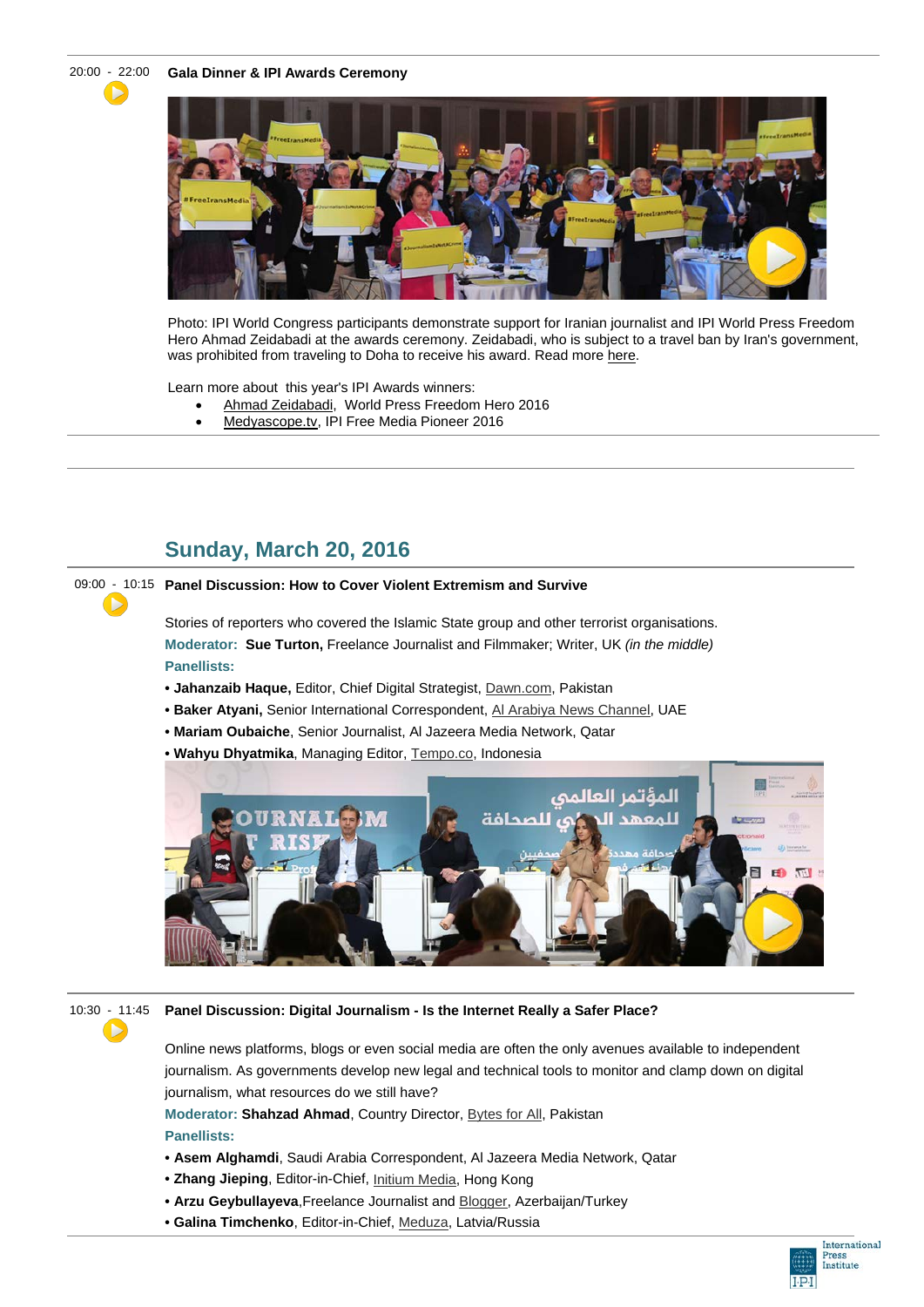

#### 10:30 - 13:45 **Parallel Workshop on Journalists' Safety: Media Team Security - Managing the Terrorism Threat**

How to keep your team, newsroom and reputation safe in a rapidly changing security risk environment. With less and less time and available funding, how do media organisations plan effectively for crises in the current climate? Years of hard work building your brand and reputation can be undone in a moment by a lapse in editorial judgement, a poorly worded tweet or failure to effectively respond to a crisis.

*In partnership with International News Safety Institute [\(INSI\)](http://www.newssafety.org/home/)* **Trainer: Rupert Reid**, Crisis Management Trainer, INSI, UK



11:45 - [12](https://www.youtube.com/watch?v=60KoT3xAYXc):00 **IPI Presents: [On</the>line Platform,](http://ontheline.freemedia.at/) a platform for tracking online threats against journalists**



 $\blacktriangleright$ 

on</the>line

On</the>line is IPI's monitoring and advocacy platform for the protection of press freedom online. The platform is designed to counter online harassment and digital attacks against journalists as well as combat laws and regulations that limit the free flow of news and information on the web, particularly in countries where the Internet remains a last bastion of free expression.

Presented by: Daud Kuttab, Country Coordinator, On</the>line Project, IPI Executive Board Member, Jordan; **Javier Luque**, Digital Media Coordinator, International Press Institute (IPI); **Gulsin Harman**, Country [Coordinator, On</the>line Project, International Press Institute \(IPI\), Turkey](https://www.youtube.com/watch?v=60KoT3xAYXc&feature=youtu.be&t=1h11m38s) 



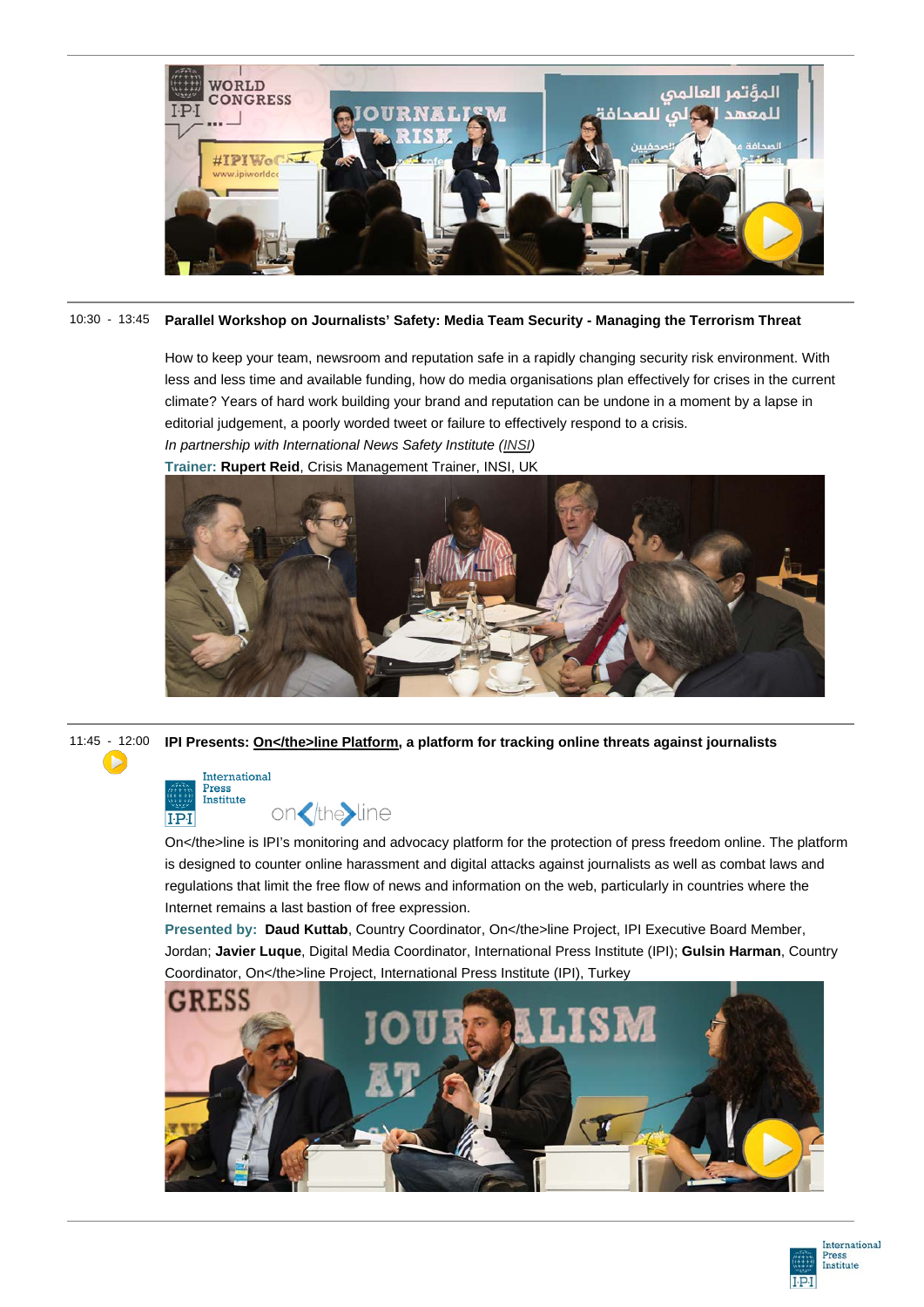## ь

#### 12:30 - [13](https://www.youtube.com/watch?v=Jo6quWQ99Dk):30 **Panel Discussion: Untrained, Unpaid & Unprotected Contributors**

#### **Obligations & Responsibilities of Media Towards Citizen Journalists**

Media increasingly relying on user-generated content raises questions of responsibility, safety, media literacy. Citizen journalists go into dangerous zones without any protection to get a story or a perfect shot; they get in conflict with authorities for recording some material. What responsibility do media have for those they do not employ or pay but whose content they use? Do they have clear policies on this?

**Moderator: Daoud Kuttab**, Director General, [Community Media Network;](http://communitymedianetwork.org/) IPI Executive Board Member, Jordan

#### **Panellists:**

- **• Habib Battah**, Founder and Editor-in-Chief, [The Beirut Report,](http://www.beirutreport.com/) Lebanon
- **• Joe Galvin**, Europe News Editor, Storyful, Ireland
- **• Ammar Al Haj**, Syria Correspondent, Al Jazeera Media Network, Qatar
- **• Sarah Hartley**[, Journalism Innovator and Media Trainer, UK](https://www.youtube.com/watch?v=Jo6quWQ99Dk)



#### 13:30 - 14:30 **Lunch**

#### 14:30 - [15](https://www.youtube.com/watch?v=BnJ5UOGSHCY):30 **Presentation & Discussion: Promoting Safety through International Mechanisms and Newsroom Protocols**  $\blacktriangleright$

What can state institutions and media organisations do to stop attacks against journalists? The International [Declaration for the Protection of Journalists](http://www.freemedia.at/international-declaration-on-the-protection-of-journalists/) aims at restating some core universal principles and highlighting both state responsibilities and newsroom best practices.

Moderator**: Mike Hanna**, Senior Correspondent, Al Jazeera English, Qatar Panellists:

- **• Mostefa Souag**, Acting Director General, Al Jazeera Media Network, Qatar
- **• Guy Berger**, Director, Division of Freedom of Expression and Media Development, Communication and Information Sector, UNESCO
- **• John Daniszewski**, Vice President, International News, The Associated Press, USA
- **• Barbara Trionfi**, Executive Director, IPI
- **• [Alhaji Lai Mohammed](https://www.youtube.com/watch?v=BnJ5UOGSHCY)**, Minister of Information and Culture, Nigeria



International Declaration on the Protection of Journalists available [here.](http://www.freemedia.at/international-declaration-on-the-protection-of-journalists/)

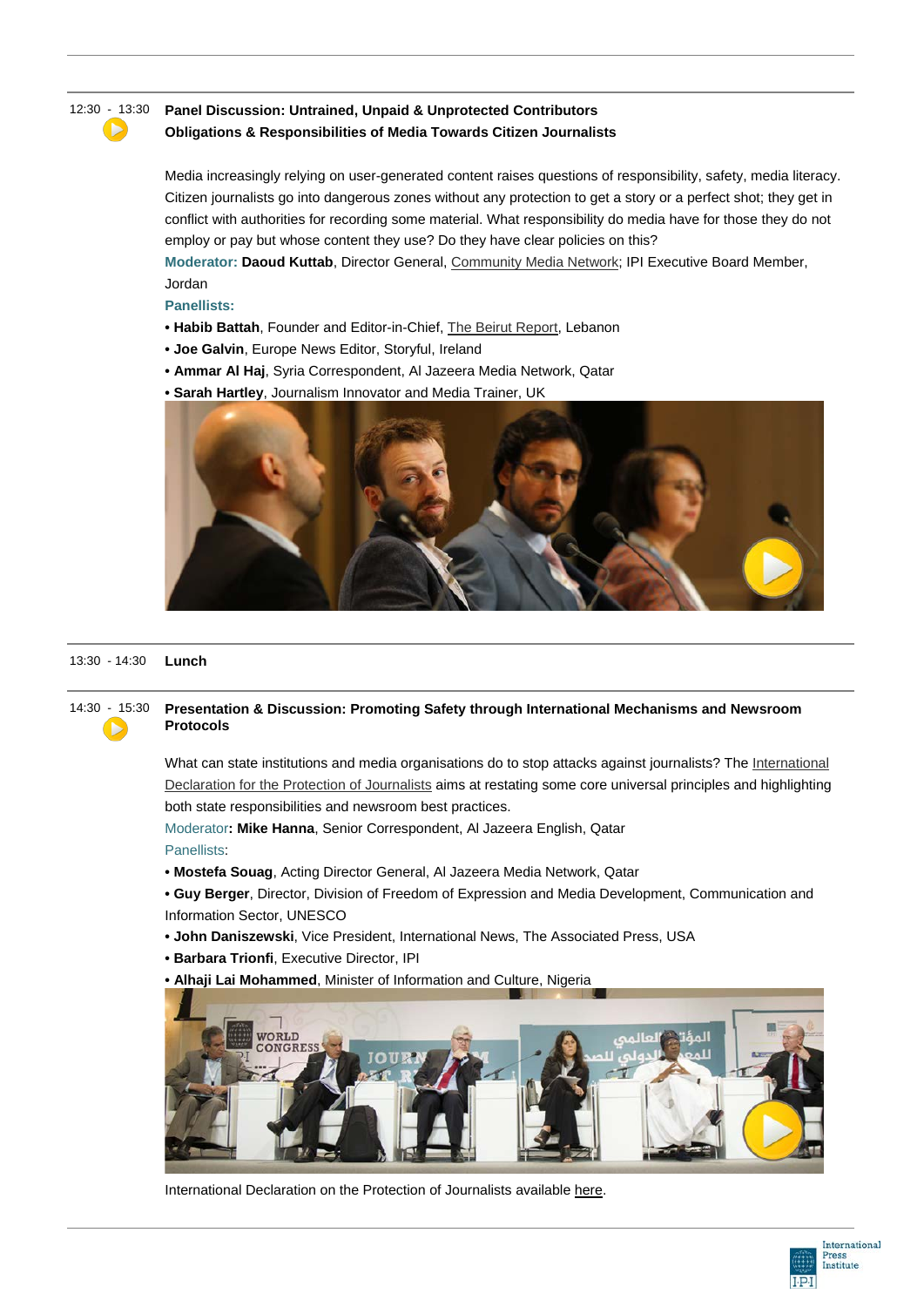#### 14:45 - 17:15 **Parallel Workshop: Digital Security and Privacy for Journalists**

#### *In partnership with the Electronic Frontier Foundation [\(EFF\)](https://www.eff.org/)*

**Trainers: Eva Galperin**, Global Policy Analyst and **Jillian C. York**, Director, International Freedom of Expression, Electronic Frontier Foundation (EFF), Germany - teaching journalists how to think about their digital security, how to accurately assess risk, and how to choose the appropriate tools and procedures to protect themselves and their sources in what is often a confusing and rapidly-changing threat landscape.





Presentation of [media laws and international standards,](http://legaldb.freemedia.at/) supported by maps, charts and tables visualising trends and comparisons. **Presented by Scott Griffen**, Director of Press Freedom Programmes, International [Press Institute \(IPI\)](https://youtu.be/ZSQSgJ-lydo)





#### 16:15 - [17](https://www.youtube.com/watch?v=ZSQSgJ-lydo&feature=youtu.be&t=11m32s):30 **Panel Discussion: Media Use and Regulation in the MENA Region**

While TV remains the primary source of news for people in the MENA region, Internet and social media use is increasing. Meanwhile, laws aimed at limiting cyber-crime have been adopted, affecting people's ability to access different sources of information in the region. A [study](http://www.mideastmedia.org/2015/) by Northwestern University in Qatar reveals interesting findings.

*In partnership with [Northwestern University in Qatar](http://www.northwestern.edu/)*

**Moderator: Everette E. Dennis**, Dean and CEO, Northwestern University in Qatar **Panellists:**

**• Jeffrey Cole,** Director, Center for the Digital Future, Annenberg School for Communication and Journalism, USC, USA

**• Lina Ejeilat**, Co-founder and Executive Editor, [7iber.com,](http://7iber.com/) Jordan

**• Nabeel Rajab**, President and Co-Founder, Bahrain Centre for Human Rights, Bahrain (*via Skype*)

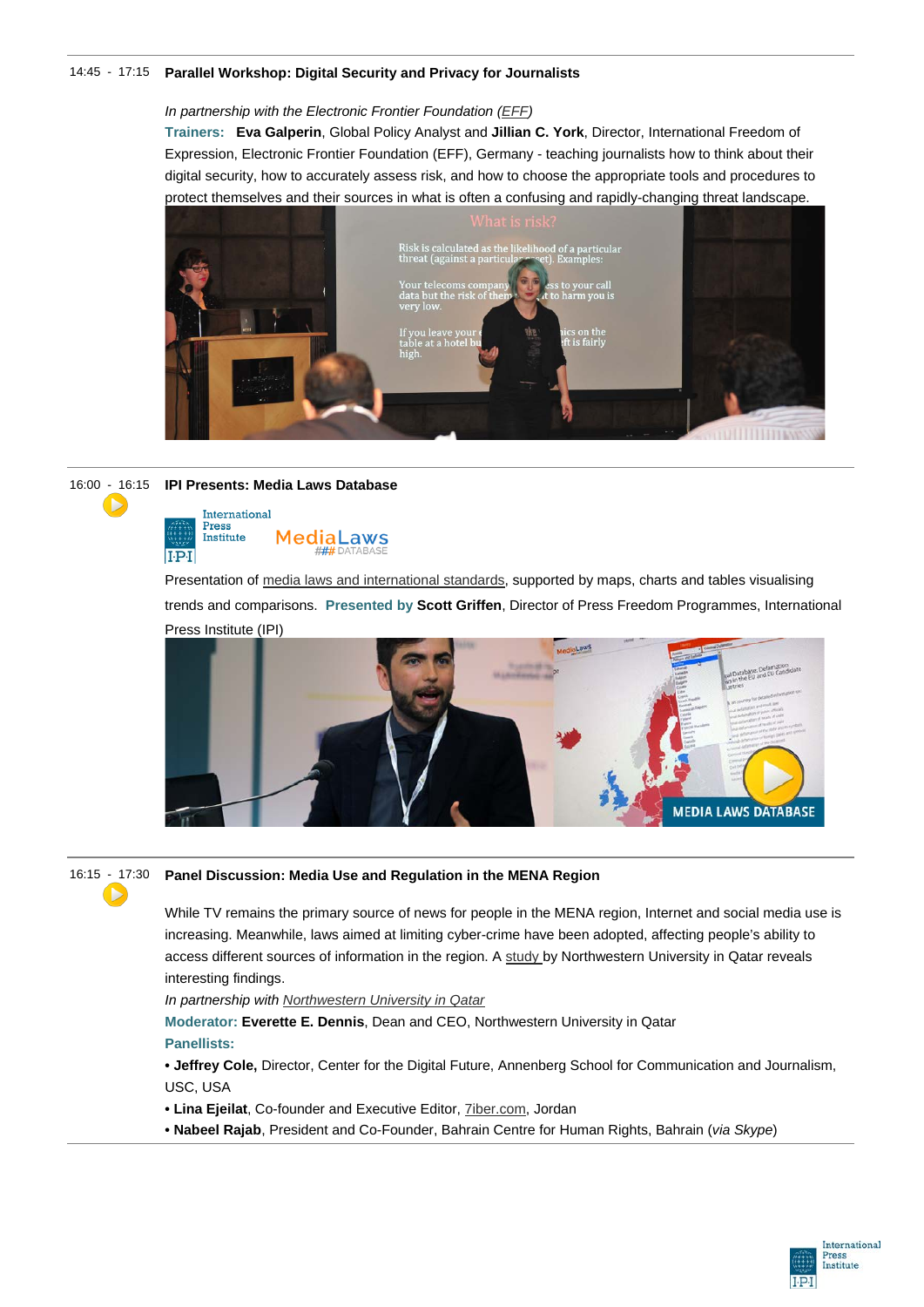

18:00 - 19:30 **World Media Summit 2016 Opening Ceremony & Dinner**

## **Monday, March 21, 2016**

#### 09:00 - 10:00 **Panel Discussion: Funding Models for Quality Journalism**

How expensive is quality journalism? Does economic sustainability come at the cost of editorial independence? Could donation-driven journalism foster investigative reporting? What role can philanthropy have in sustaining quality journalism?

**Moderator: Markus Spillmann**, Owner & CEO, [SPILLMANN Media;](http://markusspillmann.ch/) Vice Chair, [IPI Executive Board,](http://www.freemedia.at/about-us/executive-board.html)  **Switzerland** 

**Panellists:**

- **• Murat Yetkin**, Editor-in-Chief, *[Hürriyet Daily News](http://www.hurriyetdailynews.com/)*, Turkey
- **• Ben Hicks**, Executive Director, [The Guardian Foundation,](http://www.theguardian.com/the-scott-trust) UK
- **• Virginia Pérez Alonso**, Deputy Editor-in-Chief, *El Mundo*, Spain
- **Charles M. Sennott**, Founder and Executive Director, [The GroundTruth Project,](http://thegroundtruthproject.org/) USA



#### 10:30 - 12:00 **Panel Discussion: Covering the Refugee Crisis**

The refugee influx into Europe - but also Jordan, Lebanon and Turkey - has created a crisis of epic proportions. How are media covering this complex topic? Are they providing accurate and sufficient background information? How do they treat the question of "migrant" vs. "refugee", terms that are often used interchangeably, but, if used incorrectly, can greatly influence society's reactions to the crisis? **Moderator: Mohammed Jamjoom**, Senior Correspondent, [Al Jazeera English,](http://www.aljazeera.com/) Qatar **Panellists:**

- **• İpek Yezdani**, Senior Foreign News Correspondent, *[Hürriyet](http://www.hurriyet.com.tr/)*, Turkey
- **• Chris Elliott**, Readers' Editor, *[The Guardian](http://www.theguardian.com/international)*, UK
- **• Giles Duley**, Independent Documentary [Photographer](http://gilesduley.com/) and Photojournalist, UK
- **• Sulome Anderson**, Contributing Writer, *[New York](http://nymag.com/)* magazine, Lebanon

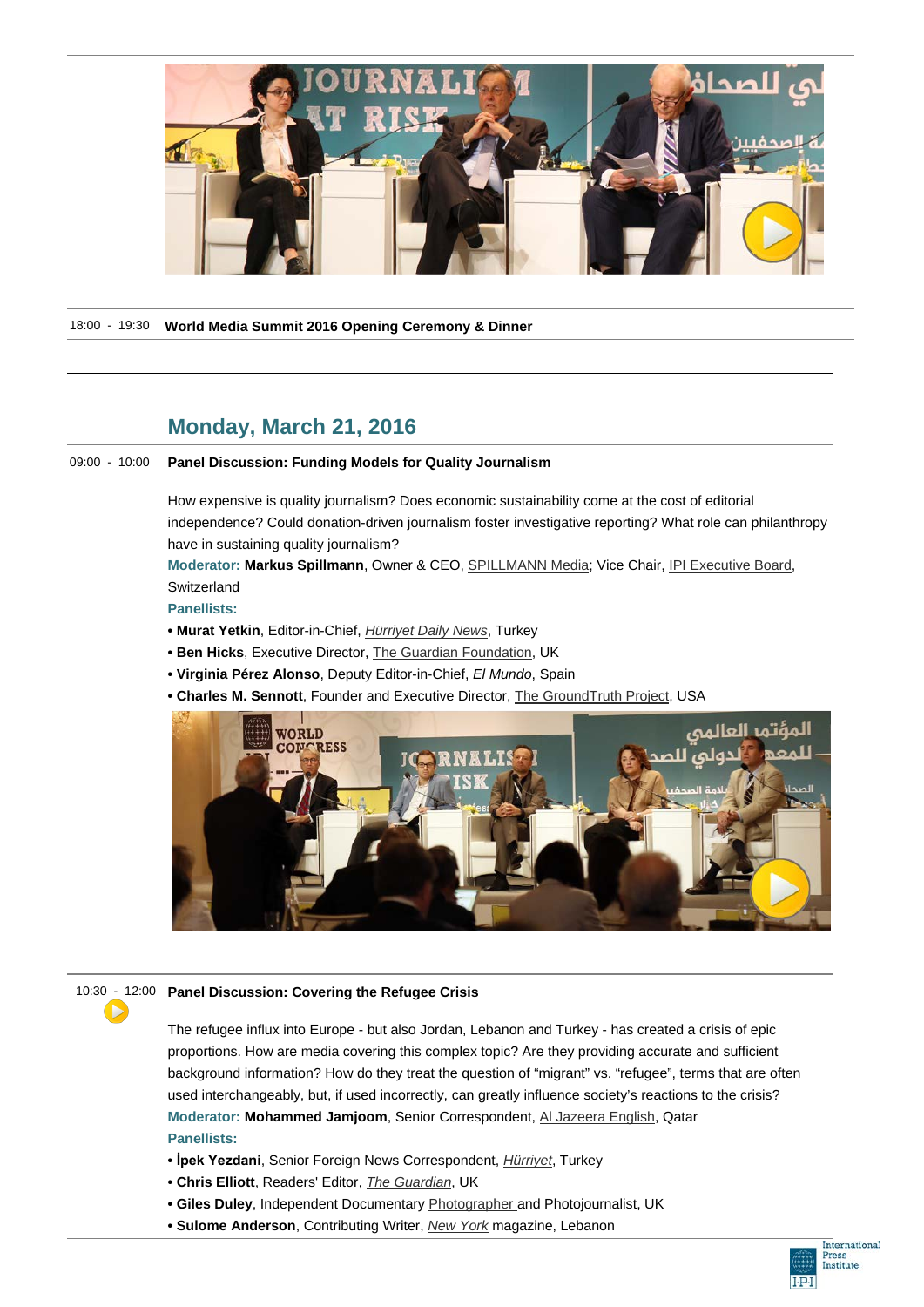

 $\blacktriangleright$ 

#### 12:30 - [13](https://www.youtube.com/watch?v=RvxtELaILls):15 **Interview with Nina L. Khrushcheva**

**Window on Russia: The Evolving Role of Russia in the Middle East and World at Large** *In partnership with [Project Syndicate](http://www.project-syndicate.org/)*

**• Nina L. Khrushcheva**, Professor of International Affairs, [The New School University;](http://www.newschool.edu/facultyexperts/faculty.aspx?id=23866) Author, New York, USA

**Interviewed by Kaius Niemi,** Senior Editor-in-Chief, *[Helsingin Sanomat](http://www.hs.fi/)*, Sanoma Media; [IPI Executive](http://www.freemedia.at/about-us/executive-board.html)  [Board Member,](http://www.freemedia.at/about-us/executive-board.html) Finland





#### 13:30 - 14:00 **Inside Scoop: Myanmar's Post-Election Media Landscape**

With the National League for Democracy (NLD) assuming power in Myanmar, Soe Myint will talk about the country's media landscape and what strategies the newly-elected government should implement for the future of media development in Myanmar. As part of his presentation, he will address legislative initiatives, including the urgent need for a right to information law. He will also discuss what he feels should be done with existing state media in both the print and broadcast sectors, as well as how to ensure that ethnic media in Myanmar are given every possible chance to succeed.

#### *In partnership with [ActionAid Myanmar](http://www.actionaid.org/where-we-work/asia-australia/myanmar)*

**• Soe Myint,** Editor-in-Chief and Managing Director, [Mizzima Media Group,](http://mizzima.com/) Myanmar **Interviewed by Steven M. Ellis**, Director of Advocacy & Communications, International Press Institute (IPI)



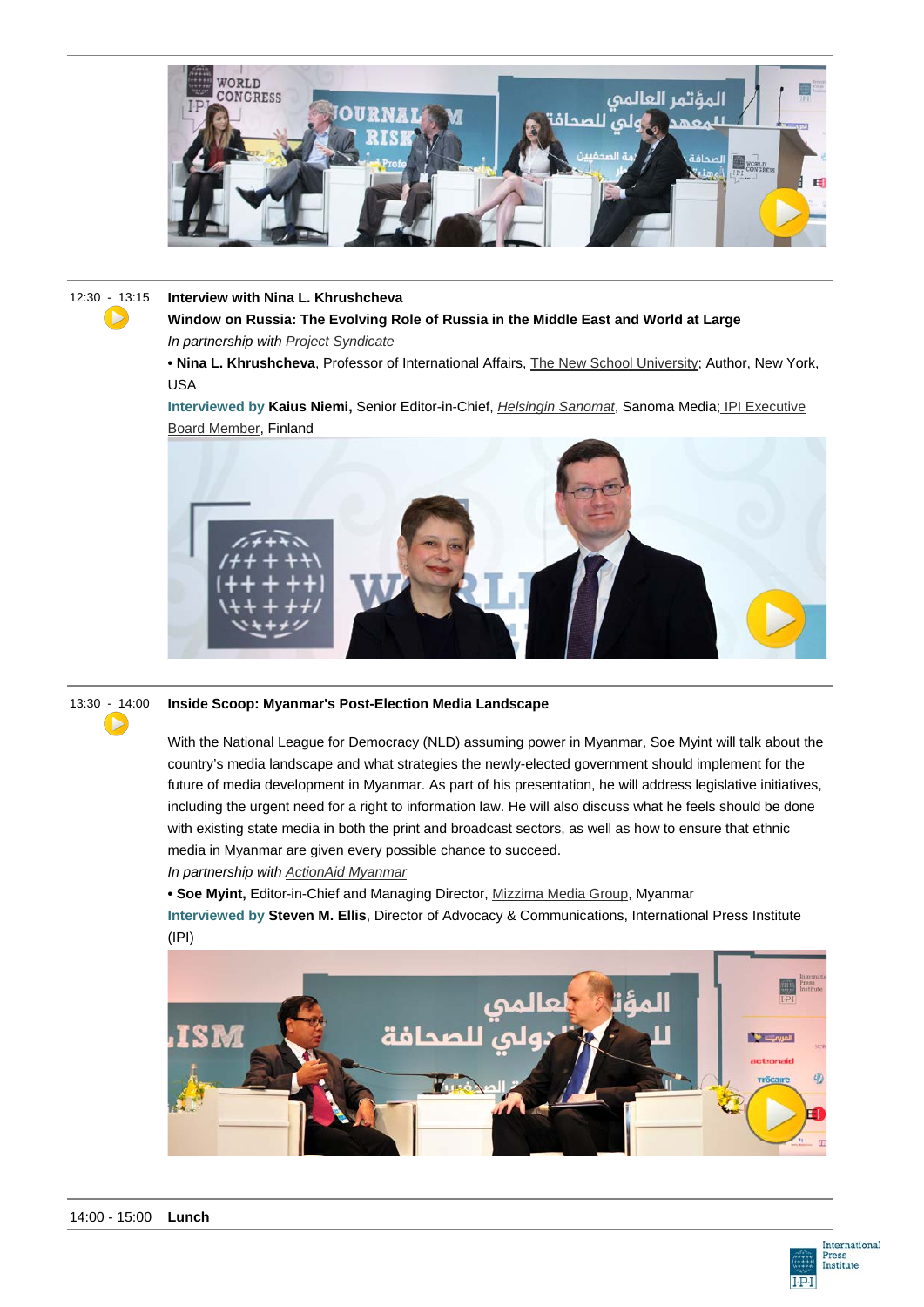#### 15:00 - 16:15 **Panel Discussion: Covering FIFA and Big International Sporting Events Short Passing Between Sport and Business**

Insight into the multi-billion dollar business – and controversies and affairs – surrounding football/soccer, the Olympics and other global sporting events.

**Moderator: Deborah Unger,** Manager, Rapid Reaction Unit, [Transparency International,](https://www.transparency.org/) UK **Panellists:**

- **Jamil Chade,** Correspondent, *[O Estado de S. Paulo](http://www.estadao.com.br/)*; Author, Brazil
- **• Shabina Khatri,** Co-founder and Executive Editor, *[Doha News](http://dohanews.co/)*, Qatar

**• Miranda Patrucic**, Regional Editor, Organized Crime and Corruption Reporting Project [\(OCCRP\)](https://www.occrp.org/), Bosnia & Herzegovina



#### 16:30 - 17:30 **Documentary Screening "The Sound Man"**

The Sound Man is a short documentary film which features 62-year-old Nairobi-based sound engineer Abdul Ramadhan. Abdul learned his craft on the job at Nairobi's Camerapix production company, where he has been employed for over 35 years. While working with acclaimed photojournalist Mohamed Amin and others, Abdul recorded the sounds of revolution, civil war, genocide and famine throughout East Africa. Abdul speaks candidly about the tragedies he has witnessed and details how he, unlike many of his colleagues, made it home alive.



0:27 | 2015 | USA | English/Swahili with English subtitles

16:30 - 19:00 **IPI 65th General Assembly**



20:00 - 22:30 **Al Jazeera Forum 2016 Opening Ceremony & Dinner**